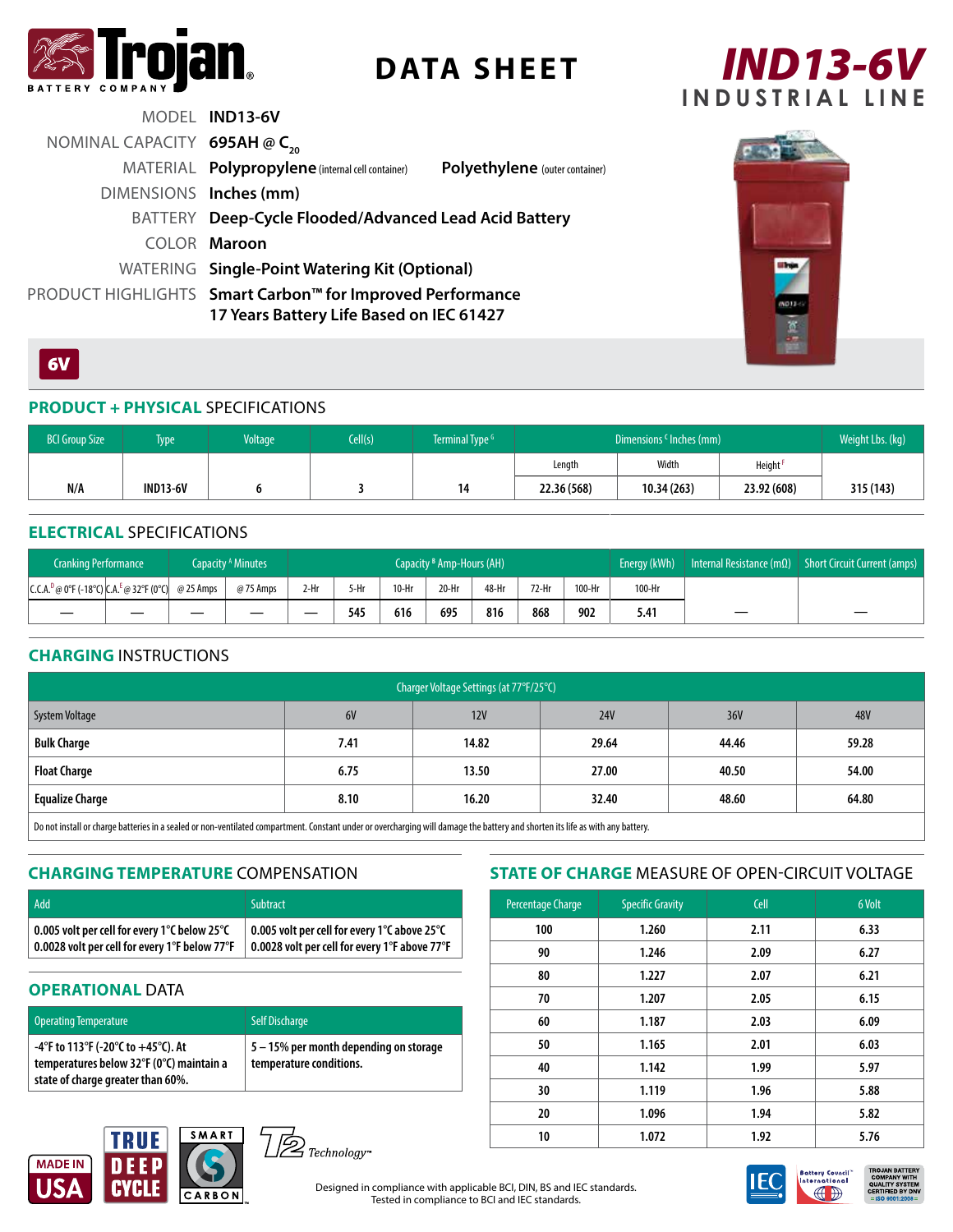## **TERMINAL CONFIGURATIONS**

### **VENT CAP** OPTIONS



### **BATTERY DIMENSIONS** (shown with IND)







### **CAPACITY** AMP-HOURS (AH)

| <b>Cutoff Voltage</b> | $5-Hr$ | $10-Hr$ | $20-Hr$ | 48-Hr | $72-Hr$ | 100-Hr | 240-Hr |
|-----------------------|--------|---------|---------|-------|---------|--------|--------|
| $1.75$ vpc            | 545    | 616     | 695     | 816   | 868     | 902    | 904    |
| 1.80 vpc              | 491    | 580     | 667     | 794   | 847     | 881    | 883    |
| $1.85$ vpc            | 445    | 524     | 625     | 710   | 773     | 830    | 832    |
| $1.90$ vpc            | 325    | 422     | 512     | 593   | 657     | 737    | 738    |